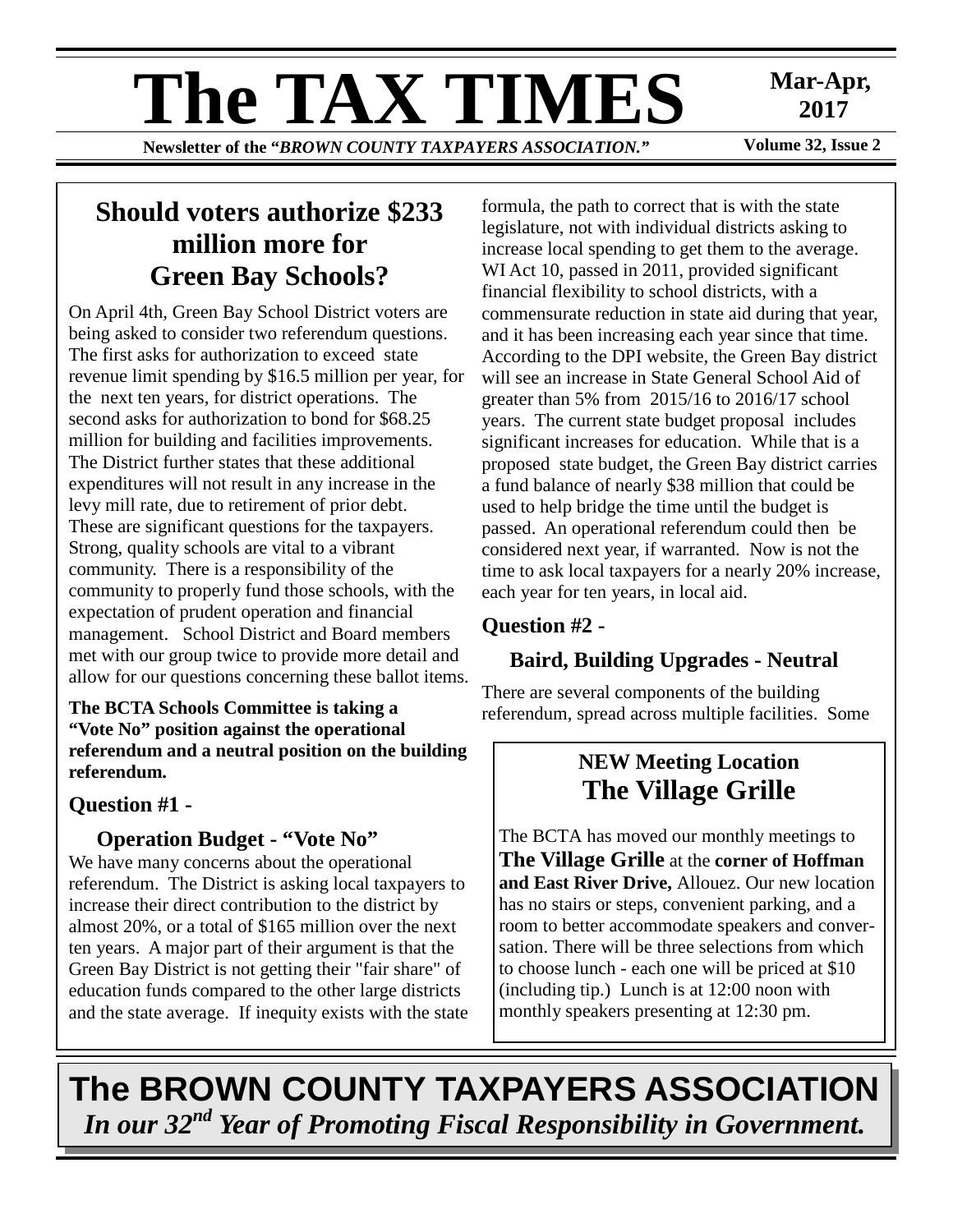# January Meeting Notes

County Executive Streckenbach Speaks to BCTA

Brown County Executive Troy Streckenbach presented an update of Brown County operations and issues. He noted that many things have not changed since he became the County Executive. He is trying to reduce debt, run the County like a business, and obtain the best return on County investments. He has presented no tax increase budgets every year. The County board is changing; some members who were fiscal hawks are now advocating more spending. His last budget was overridden by the County Board to add more dollars for wage increases and healthcare benefits for County employees.

With the cratering of interest rates, the County Treasurer's Office no longer generates \$3.4 million from investment income which subsidized services provided to municipal governments by the County. The 911 Center is an example of a service provided by the County. Last year, non-salary operating costs for the 911 Center increased by more than \$300,000. Unfortunately, this increase was not covered by growth in property tax revenue from the municipalities. He explained that the County needs growth to maintain services. Without growth, services must be reduced or tax rates increased.

To grow the County economy, Mr. Streckenbach is concerned about developing an environment conducive to new business creation and increasing the number of skilled jobs within the county. NWTC has very high placement rates for graduates of it's programs. There is a possibility that UW-GB may establish a Mechanical Engineering program. Overcoming events like Wisconsin Public Service headquarters moving to Milwaukee, causing the loss of 160 professional jobs, demands a healthy business climate in the county. Along with skilled employees, we need entrepreneurs plus venture capital. The County has 240 acres of undeveloped land across from UW-GB, adjacent to the old Mental Health Center.

The phosphorus problem facing Brown County might cost up to \$1 billion to comply with regulations. A committee is working to find alternative solutions that will cost less and minimize the damage to the County's economy.

BCTA officers were elected for one-year terms: President – Rich Heidel 1st Vice-president – Rod Goldhahn 2nd Vice-president - Dave Dillenburg Treasurer - Tom Sladek Secretary – Dave Nelson

Dave Nelson - Secretary

#### *(Continued from page 1)*  **GB Schools Referendum**

are clearly necessary and should be supported by the voters. Those include entrance security upgrades at several schools. As a community, we must take the necessary steps to ensure our children have safe and secure schools. There are also capacity increase projects at various elementary schools, the largest being the replacement of Baird in its present location. Baird has been an issue for the district for some time, and we agree the time has come to replace that school and make it viable for future years. Smaller expansion projects are planned for other elementary schools to allow for future growth and eliminate the need for leased space. The remaining spending is for Fine Arts facility

improvements, Charter School improvements, and Community Service space to be used by service providers such as mental health and dental services.

We encourage our members and readers to visit the School District Website: www.gbaps.org, to review the referendum information and attend one of the public meetings on March 14th and 16th. This will allow you access to more information and the opportunity to ask questions. You can then make your own informed decision on the ballot questions.

Rod Goldhahn

-BCTA Schools Committee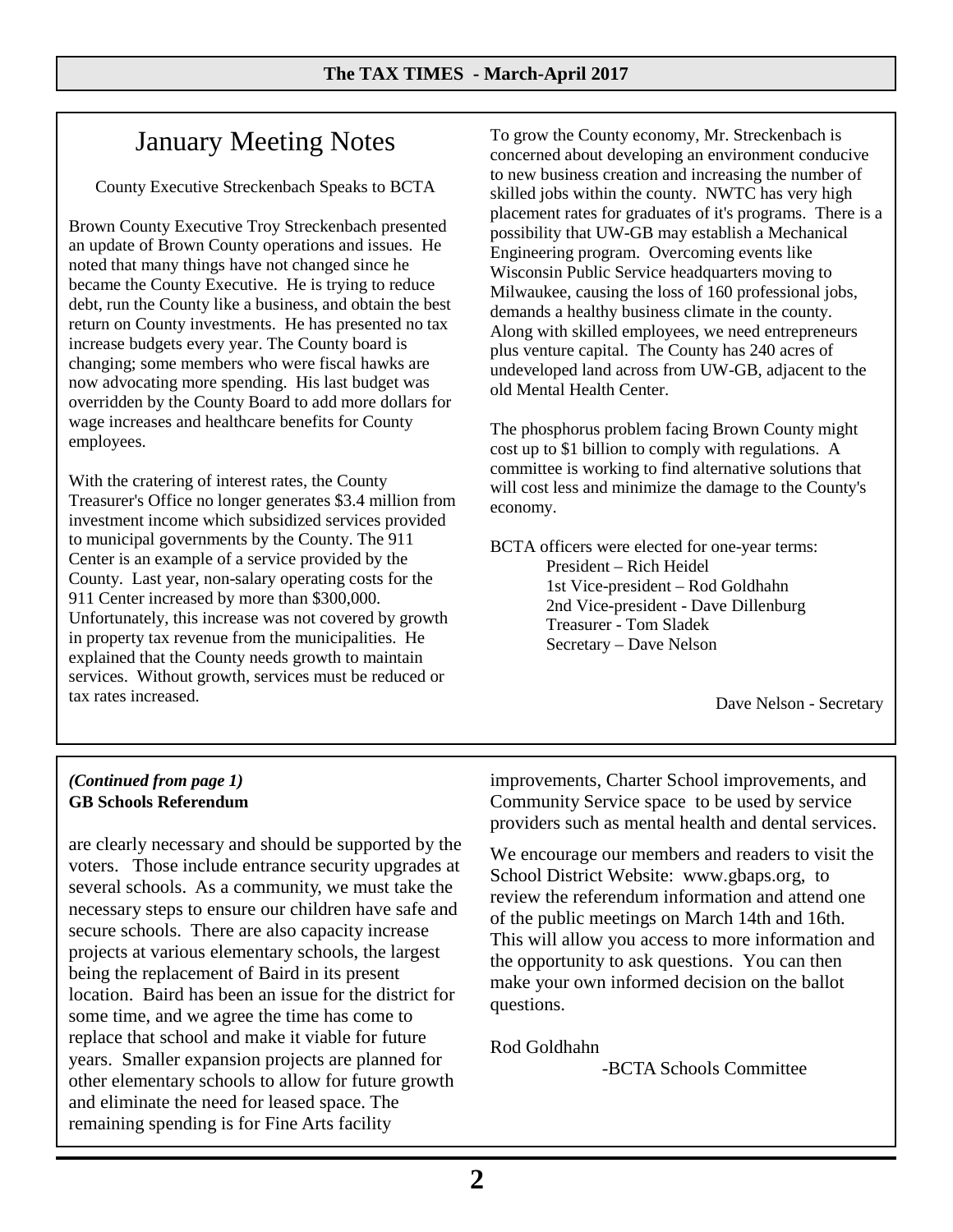# February Meeting Notes

Green Bay Area School District Referendum Questions

Representatives of the Green Bay Area School District presented their justification for two referendum questions appearing on the April 4 spring election ballot. Board of Education President Brenda Warren identified the referendum questions. One question is a construction referendum for \$68.25 million to meet immediate facility needs. The other question is an operational referendum to increase the school district revenue limit by \$16.5 million. This is a nonrecurring referendum, which means that the Board of Education is granted the authority to exceed the revenue limit by \$16.5 million for each of the next ten years without returning to the voters for annual approvals.

Superintendent of Schools Michelle Langenfeld explained that other large school districts in the state have revenue limits per student that are \$500 to \$1,000 higher than the Green Bay Area School District. The \$16.5 million increase would raise the District's revenue limit per student to the state average of \$10,444 per student.

Chief Financial Officer Andrew Sarnow explained that increasing the revenue limit at the CPI rate would have resulted in an additional revenue limit of \$15.22 million in 2016–17. He stated that, due to several factors, including retiring existing debt, passage of the

referendum questions would not increase the property tax rate.

The Green Bay Area School District has had to deal with more social and demographic changes than other districts. Higher rates of poverty and non-English speaking students affect several schools in the District. Superintendent Langenfeld noted that it takes 7 years for non-English speaking students to become proficient in English, which is too long.

President Warren noted that the construction referendum focuses on capacity (overcrowding), safety and security, and adequate space. Projects at 18 schools are included in the construction referendum. The major project is replacing the Baird Elementary School at the existing site with a building that doubles its capacity to 600 students.

Director of Facilities Mike Stangel stated that there are no maintenance items in the construction referendum. Those items are addressed in the \$3.5 million annual maintenance budget within the District's operational budget. The maintenance budget has been increased to cover repairing and replacing items such as roofs and parking lots. (In the past, the BCTA has been critical of the District for having a tiny maintenance budget and accumulating maintenance projects for referendum approvals.)

Dave Nelson - Secretary

# **Things That Make Us Wonder**

Immigration to the United States, both illegal, and authorized by Presidential decree has been an area of concern to many and one of the first priorities of President Trump after his inauguration. It was also an opportunity for his many opponents to demonstrate being President is not going to be easy.

While building a wall along the Mexican border proposal may have been more campaign rhetoric than reality, the Mexican government

seemed to take it seriously. Hopefully the whole idea was to demonstrate to Mexico to keep their people at home, and that they are not welcome here without proper procedure.

Banning entry to the U.S. to all citizens from certain countries may have been a good national security move, but is not going to make us any friends in the world. Negotiations with other nations with similar concerns, exceptions and rules will have to take place if anything positive is to be accomplished.

 \* \* \* \* \* Talk about breaking established trade agreements and "Bringing jobs

back to America," is a hot potato which has just about every other nation, friend or foe, concerned. There is no doubt we have lost jobs and manufacturing capacity in recent years, Some of this has been the result of established companies going overseas to avoid our high labor costs and regulations, and some is the availability of items simply not made here.

It is also a fact that many jobs, especially in manufacturing have been eliminated throughout in recent years by robots and other cost cutting

*(Continued on page 4)*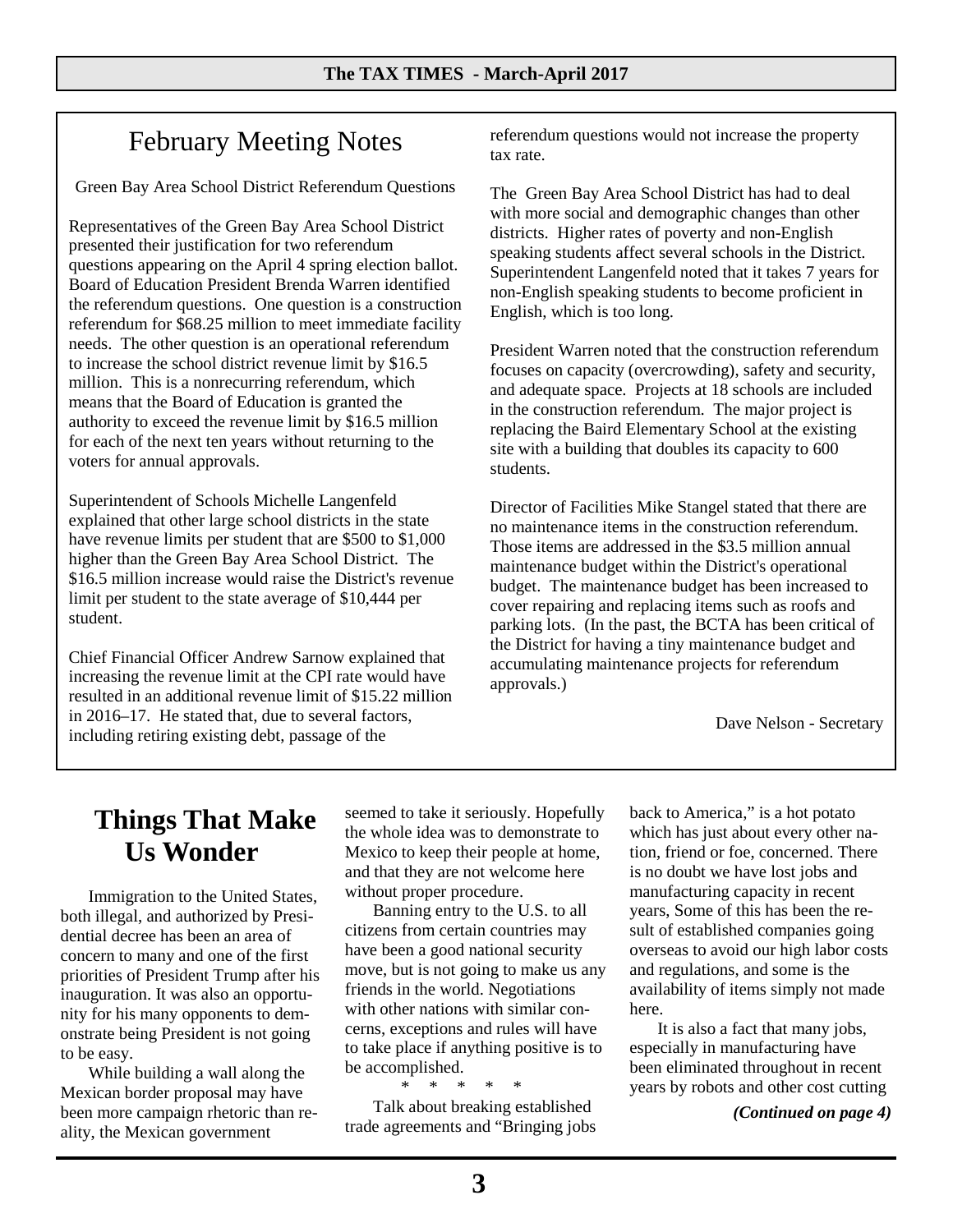#### *(Continued from page 3)*

methods.

While it is painful to see brands and products formerly made in Wisconsin produced elsewhere, there is opportunity for our state and national government to recognize that perhaps they are part of problem.

Hopefully some good can come from all this. Does it seem the country has been taking a timid approach to potential and real problems in recent years? Problems such as illegal Immigration, job loss, trade deficits and national security have been ignored. Often, (but not always) differences between nations can be resolved through discussion, negotiations, compromise and cooperation to the interests of all.

When a neighbor wants to build an ugly fence across his back yard to keep your dog and children out, and expect you to pay for it, wouldn't it be easier to discuss the problem, and both take action to resolve it amicably? Now just what would Hillary have done?

 \* \* \* \* \* Ringling Bros. Circus has announced it is closing down after 146 wonderful years of operation. While they cited animal rights activists for objecting to their treatment of elephants and other animals, the real problem was it no longer could operate at a profit. They will be missed.

Now the elephants can stay in Africa where their only worry is poachers killing them for their ivory tusks.

> \* \* \* \* \* We have been hearing a lot of

talk about the dire need for tons of money to fix and expand Wisconsin highways. Probably true, but also to blame are huge cost overruns on present projects.

We all realize the cost of everything keeps going up, but also wonder if low-ball estimates of projects in

order to gain approval, and if competitive bids to get the best price on projects are factors? To what extent are contractors obligated to honor contract terms? Hopefully toll roads and wheel taxes will be the last resort.

\* \* \* \* \*

On the subject of immigration, we acknowledge our population largely consists of immigrants and their offspring who came here from all over the world under different circumstances and for various reasons. We have formed a nationality known as Americans, open to anyone willing to abide by and contribute to our society. Like any other civilized country, we will accept new immigrants, but reserve the right to know a little bit about their background, job skills, and what they plan on doing here.

They have to apply for and be approved by the immigration officials, and learn to speak English and some basic American History and laws.

In recent years the rules have been largely tossed aside by open borders, sanctuary cities, amnesty advocates, and lax government oversight of entitlements.

Turmoil in other parts of the world has created huge numbers of homeless refugees with no place to go. We have to protect our own interests including National Security. It is possible that half the people would like to come and live here, see movie stars, and receive our benefits. Maybe President Trump should ask Hillary what she would do with the problem. \* \* \* \* \*

Candidates for the State Supt. of Schools post now held by Tony Evers claim they will seek elimination of the Common Core federal standards adapted by 400 Wisconsin school districts. The claim is that it was sold to the public as a Corvette, but came through as a manure wagon. Should make for an interesting spring election.

\* \* \* \* \*

It is puzzling that the National Anthem or Air Force flyovers paid for by taxpayers are not featured on televised home Packer games, even for the nationally televised playoffs. The people of Green Bay wouldn't want to be be associated with the likes of Colin Kaepernick.

\* \* \* \* \*

The President has the ultimate authority to pardon convicted felons, but this makes you wonder about the integrity of our entire legal system, and why these people where incarcerated in the first place. President Obama has granted clemency to over 1,000 individuals from various prisons during his term in office because in his words, they were "deserving."

Sentences are supposedly based on laws and the nature of the offense. We realize judges don't appreciate having their decisions overturned but nobody is perfect. Sometimes who the defendant is, who their lawyers are, and who else they know also helps.

\* \* \* \* \*

Before the November election, it seemed that both Democrats and Republicans were saying they looked forward to working together again for the good of the country. It's probably happened before, but elected official boycotting inaugural events and stonewalling confirmation hearings for key Government officials because they don't share your point of view or philosophy only makes things worse.

We do congratulate President Obama for his graceful and cordial public turnover of power in the days preceding and during the televised inauguration.

Unfortunately President Trump on occasion has problems with saying what he means or worse yet, meaning

*(Continued on page 5)*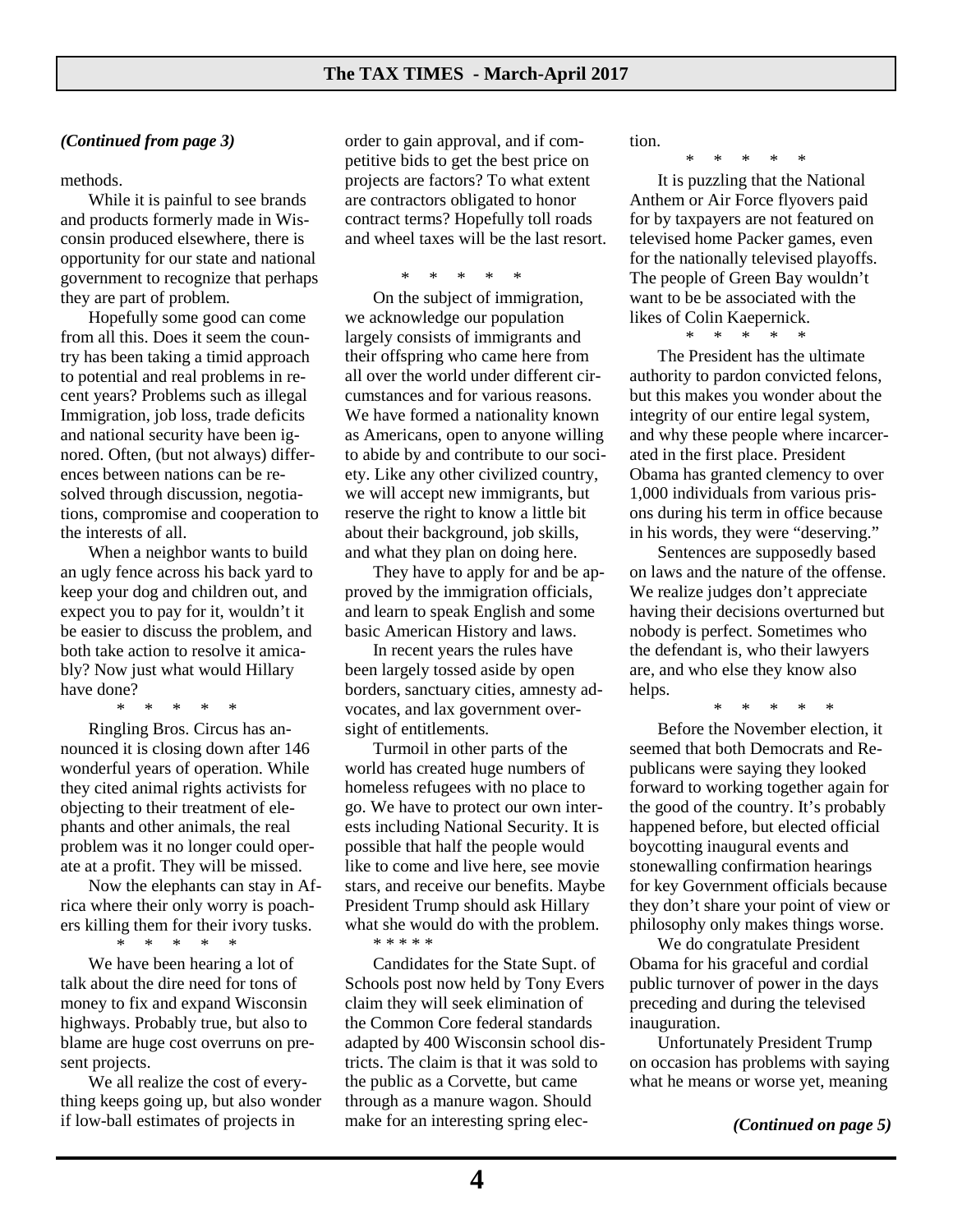#### *(Continued from page 4)*

what he says. The best legislation can come from open discussion and compromise on differences. Being difficult and obstructive can and likely will come back to haunt you next election.

In the meantime Politics as usual is making approval of President Trumps Cabinet and other key positions as difficult as possible, along with acceptance of his many executive orders. While this was expected, fixing Obamacare and Dodd-Frank will be real challenges.

\* \* \* \* \*

Clinton supporters still won't acknowledge the election is over, even after the inauguration ceremonies have been held. They also still blame the Russians and their own preelection pollsters for being wrong. While the difference in the popular vote may be confusing, the state by state analysis isn't.

We note most of the states carried by Democrats are dominated by large cities like Chicago, New York or Los Angeles, with their machine politics who will vote Democrat no matter who is running or how bad things are managed. The plurality in California, was 4,269,976 for Clinton, while she only had 3,168,520 more votes nationally. Much of the fuss is coming from California. It is interesting that New York, California, and Illinois are three states that DO NOT HAVE voter picture ID laws yet they requested a recount for Wisconsin. We all know how that came out. The recount should have been in California. \* \* \* \* \*

Another item worth noting is that it appears that only about 60% or so of voting age (18) citizens of the country even bothered to vote last November. Maybe they were waiting for the pre-election polls to declare the winner but this also is a way to say "none of the above."

The media has no trouble finding a demonstration of young hoodlums to televise, even if they don't really know what they are trying to accomplish except to have fun. Whether or not this sector even bothered to vote is questionable. Unfortunately, the November election and subsequent events resemble a choreographed revolution in the making more than Democracy in action.

\* \* \* \* \*

We are all subject to several layers of government including local, schools, county, state and national. They all have their areas of responsibility, sources of revenue, (fees and taxes), and usually manage to work quite well together.

This is intended as observation and not criticism. If there is any question, it's their rate of growth, and cost in relation to other items in our economy. The County government by state law is responsible for a great many services we take for granted. Record keeping, property surveying, the court system, county jails, collection of taxes, libraries, roads and parks to name a few.

Remembering back to the 1950's and 60's, the population has more than doubled to over 250,000, but our

Articles and views appearing in the "TAX TIMES" do not necessarily represent the official position of the Brown County Taxpayers Association. We want to encourage discussion and input on current issues of taxpayer interest and invite your comments or articles suitable for future "TAX TIMEES." Please send them to the BCTA, P.O. Box 684, Green Bay, WI 54305-0684 or email BCTaxTimes@gmail.com

county government has managed to keep pace, step by step. Recall in 1960, most of the county offices were tucked away in the existing courthouse. The jail and Sheriffs Dept, occupied a rather small building at the corner of Adams and Doty and that was it.

First the old Post Office on Adams St. was added as a courthouse annex. Following in no particular order for various purposes where a grocery store on Adams St, the 6 story Northern Building, the Donovan School, the White Store on Broadway, the Post Office on Jefferson St., and the automobile dealershtp in Bellevue. New construction included a downtown jail now the work release center, a much larger jail on the northeast side, a museum and library needing replacement, plus numerous additions and remodeling projects accommodating our 1,700 or so county employees

Again, this is intended as observation and not criticism. The need for each move was established, debated, and budgeted by our elected officials while still keeping up with growth and keeping taxpayers in mind.

Can we say the same for Madison, where a virtual "Emerald City" has been created at our expense with white marble buildings so each department of government can compete with each other for importance, or for that matter Washington, D.C. where they still seem to believe that money grows on trees? \* \* \* \* \*

Women's groups have been organizing and demonstrating recently for

a number of causes, and we assume their interests will be somehow resolved.

Unfortunately, they do not have this privilege in Russia, where their parliament just voted 380-3 to de-

*(Continued on page 6)*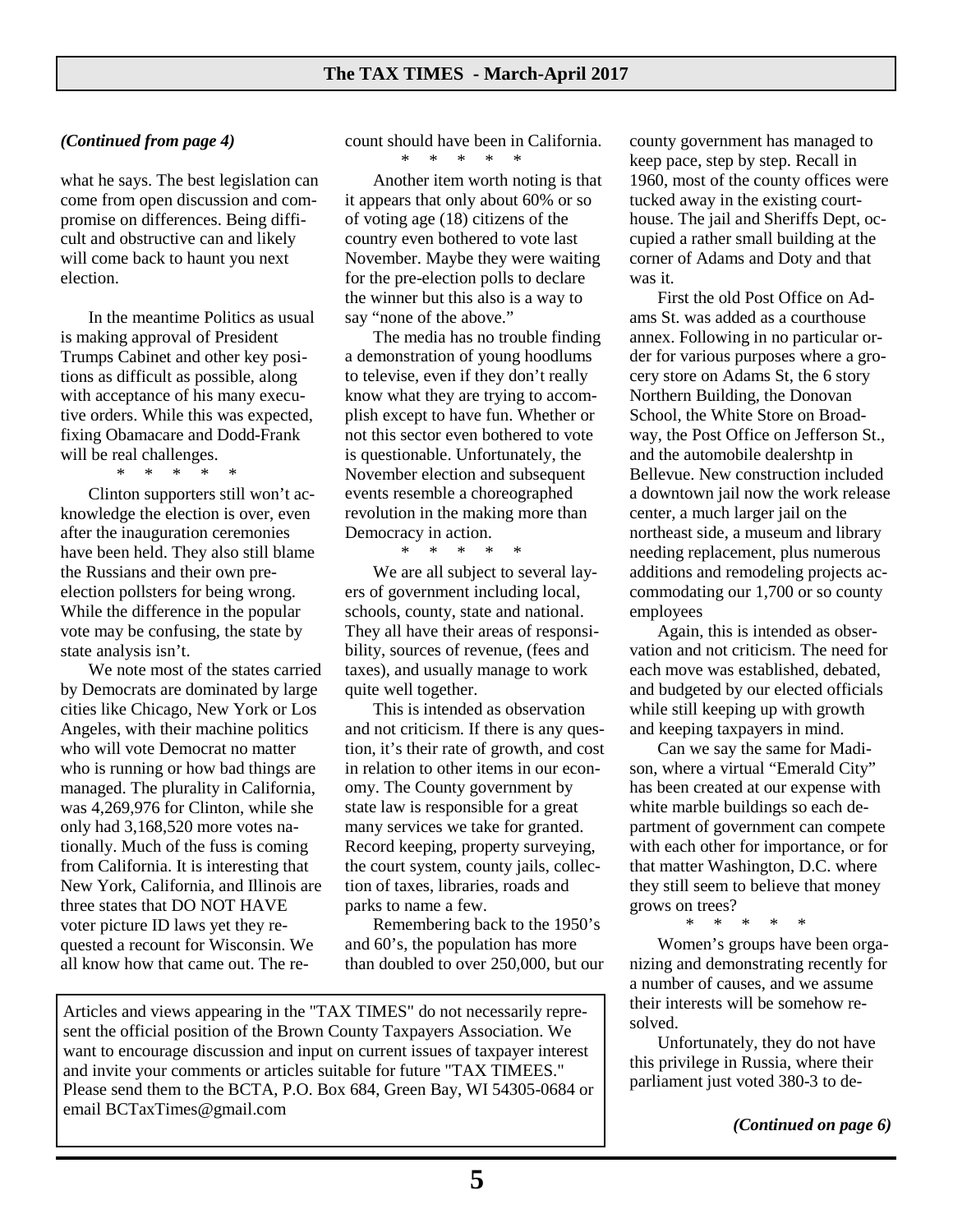#### *(Continued from page 5)*

criminalize domestic violence, "as long as it doesn't cause substantial body harm," Either they only have 3 women in their parliament or domestic relations are really bad and their women should learn how to demonstrate.

\* \* \* \* \*

It's often apparent that preparing a government budget is not an exact science. Locally the budget is a tool to prepare the tax levy for the coming years expenses. On the state and national levels it seems more intended indicating to various interest groups that they weren't forgotten about even though they never seem to get as much as they wanted.

Locally, where borrowing for non-capital projects may be a last resort, a budget can soon becomes meaningless as emergencies arise, income falls, or adjustments are made in priorities. In the unlikely event that reserve or emergency funds were set aside someone will find a more pressing need for them.

On the federal level, no-one ever seems to care.

\* \* \* \* \*

We are probably anxious to have the iconic Hotel Northland returned as the centerpiece of downtown Green Bay. It is a treasure and not much else remains from the area to

re-



**April 4th, 2017** *Ihe announced Billy Joel concert (Continued on page 7)* 

mind us how things used to be.

While \$44 million for renovation seems like an extravagant amount,  $($275,000 \text{ per } 160 \text{ guest rooms} + \text{in-}$ terest), developers were able to sell their plan, arrange financing and proceed. It reportedly cost \$1 million to build back in 1924, and a lot of things have changed since then. .

While for some reason or reasons work on the project is being delayed, which also means no income in the meantime. Lets hope problems can be resolved and the job completed to bring downtown back to life. It is too valuable to demolish and way too big to dismantle and haul to Heritage Hill for salvation.

\* \* \* \* \*

Sooner or later Wisconsin will have to come up with a plan that makes sense with our voting districts.

The problem arises from the fact that every ten years after the national census every state is required to realign their Congressional districts to have equal populations and with other states. Then state senator and legislature districts are realigned to provide equal representation in each congressional district, It may turn out to be more complicated than it sounds.

The logical approach would be by counties, but the counties vary so much in size and population nothing seems to work. The real problem, and it exists in about every state is that some areas have more Democrats than Republicans and vice versa. The party in control at the time, will find that by isolating partisan neighborhoods or cities one from another with the aid of computers they could in effect control elections, This technique was credited to Gov. Elbridge Gerry of Massachusetts in 1812 and referred to as Gerrymandering to this day. Whether intentional or not we seem to have examples in Wisconsin.

The announced Billy Joel concert

\* \* \* \* \*

in June is sure to be an exciting show and attract attention to the area. While estimates claim this type of event puts a substantial amount of money into the local economy through hotel rooms, restaurant sales and shopping, we wonder if anyone ever factors in any amount of money which leaves town for the same reasons in their calculations?

Considering ticket prices can be rather high, especially for those on limited incomes, and the entertainers and their entourages are all well paid for their talent but also take most of the gate with them when they leave town, who is coming out on top? \* \* \* \* \*

The DNR is not everybody's favorite state agency, partially because of their strict rules protecting wildlife, and environmental regulations interfering with business and many homeowner activities. In recent years they have become more powerful and obtrusive, due to increased environmental concerns and preservation of wildlife and natural resources. A problem is that they are becoming involved in too many areas and perhaps have too much authority and responsibility.

Proposals are out for discussion to basically split the DNR into two divisions, one for wildlife and one for environmental concerns, but there are a lot of areas that overlap, and the result could well be more of a monster.

If someone would come up with a plan that would save money AND give better service maybe people would listen.

\* \* \* \* \*

Approval of medical marijuana is turning out to be much more of a partisan political issue than a humanitarian one. Proponents point to benefits as a pain killer but ignore the reasons it causes so many problems.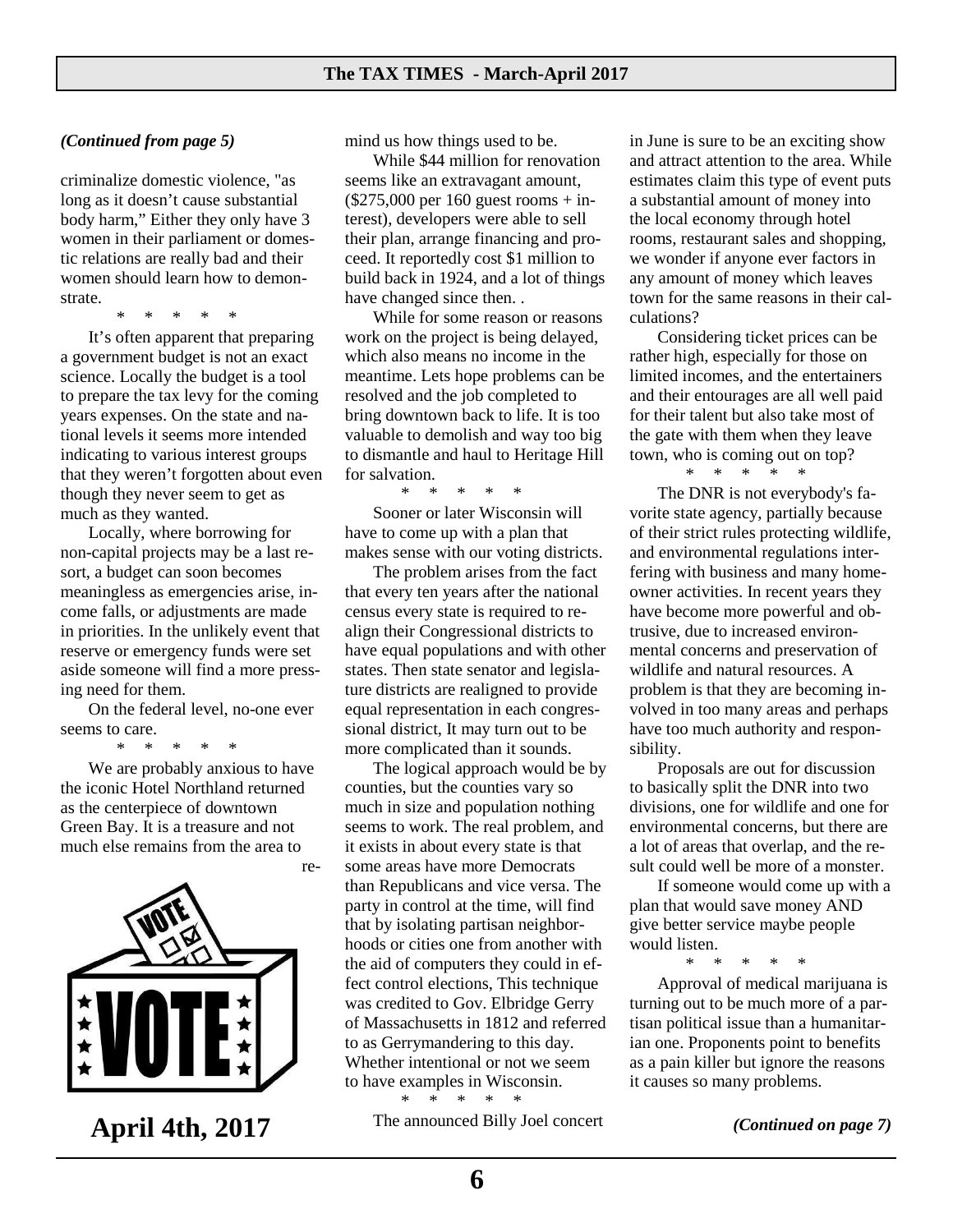#### *(Continued from page 6)*

We do know that with substance abuse one thing leads to another. Wisconsin reported 281 heroin deaths in 2015, and are still counting for 2016.  $*$  \*

The subject of what to do about the aging Brown County Arena keeps coming up. We do not know if many events are still held there, but if so, does it still have any economic value? It would seem that for events like the girls state basketball or a hockey tournament having two venues available would be an asset.

Otherwise, expanding Shopko Hall could be the most economic and productive way to bring business into Green Bay. Exhibitors will stay several days at hotels, entertain clients at restaurants, and attract visitors from all over. We already have plenty of hotel rooms.

One big problem could be our geographic isolation from the rest of the country which would have to be overcome by stressing other attractions

A bigger problem could be that conventions and exhibits are usually planned 2-3 years in advance. The Packer schedule gives 2 months notice and makes planning any other event impossible from Sept. through January, and in Green Bay, we know who comes first.

 \* \* \* \* \* Talk has been going on for several years about the need and location of a new Fox River bridge south of De Pere. Plans keep moving further south as other development moves in. We realize highway funding is tight, but this project should be working towards the top of the list one of these days.

\* \* \* \* \*

It was reported there were 217 arrests and 6 officers injured during the Presidential Inauguration ceremonies in Washington. This sounds like the Monday morning report in Green Bay after home Packer games.

\* \* \* \* \*

While the Green Bay City Council mulls over action on Mayor Schmitt's election finances, the media ignores the sources, amounts, and political impact of the millions and billions raised and spent for the recent presidential and other key races held about th country.. It would take a lot of sorting out.

It is often said that the candidate with the most money to spend has the best chance of winning, but with partisan politics and the power that goes with it, more support may go through the party than individual candidates, and can make the source of funding difficult to track. Unfortunately it takes a lot of money to be elected to any office, and still while keep the playing field level.

They are still analyzing what happened between the polls and the election, but the costs will be in the Billions, It is estimated Ms. Clinton raised and spent about 50% more than Trump, and they both had their personal money involved creating another legal gray area. Trump is accused of using his private airline and other assets as tax write-offs, while Clinton still has the foundation with her name to still explain. And the list goes on.

One item that probably won't be in the discussion however is whether he deserved it or not, much of the media seemed to favor Hillary, and did everything in their power to present Trump in a negative manner and failing in the polls. This type of publicity no doubt has an effect on public opinion, but does not appear on candidates public disclosure reports. Maybe it should.

The N.E.W. Zoo, and The National Railroad Museum have both

\* \* \* \* \*

announced ambitious expansion projects to take place over several years. These attractions are not tax supported, but bring more visitors to the area each year which is the bottom line. They are constantly making improvements, and deserve your support

Visit them when you have a chance, and be prepared to be impressed.

*"Things That Make Us Wonder," consists of taxpayer related thoughts that occur to us from daily news events. We use reliable, published information and statistics, Some items are unimportant and probably not worth commenting about while others could easily be expanded to full length feature articles worthy of future study and action to protect our interests as taxpayers. We try to cover a wide variety of subjects in limited space and perhaps put a different spin on items from what you read in the papers or see on TV. We acknowledge that some of the views and comments expressed in this column may be contrary to that of some of our readers. However, one of our purposes is to encourage debate, and we realize there are two sides to every question. Comments or suggestions are welcome for inclusion in future "TAX TIMES."* Jim Frink - BCTA

**"Why does a slight tax increase cost you two hundred dollars, and a substantial tax cut save you thirty cents? . . Peg Bracken**